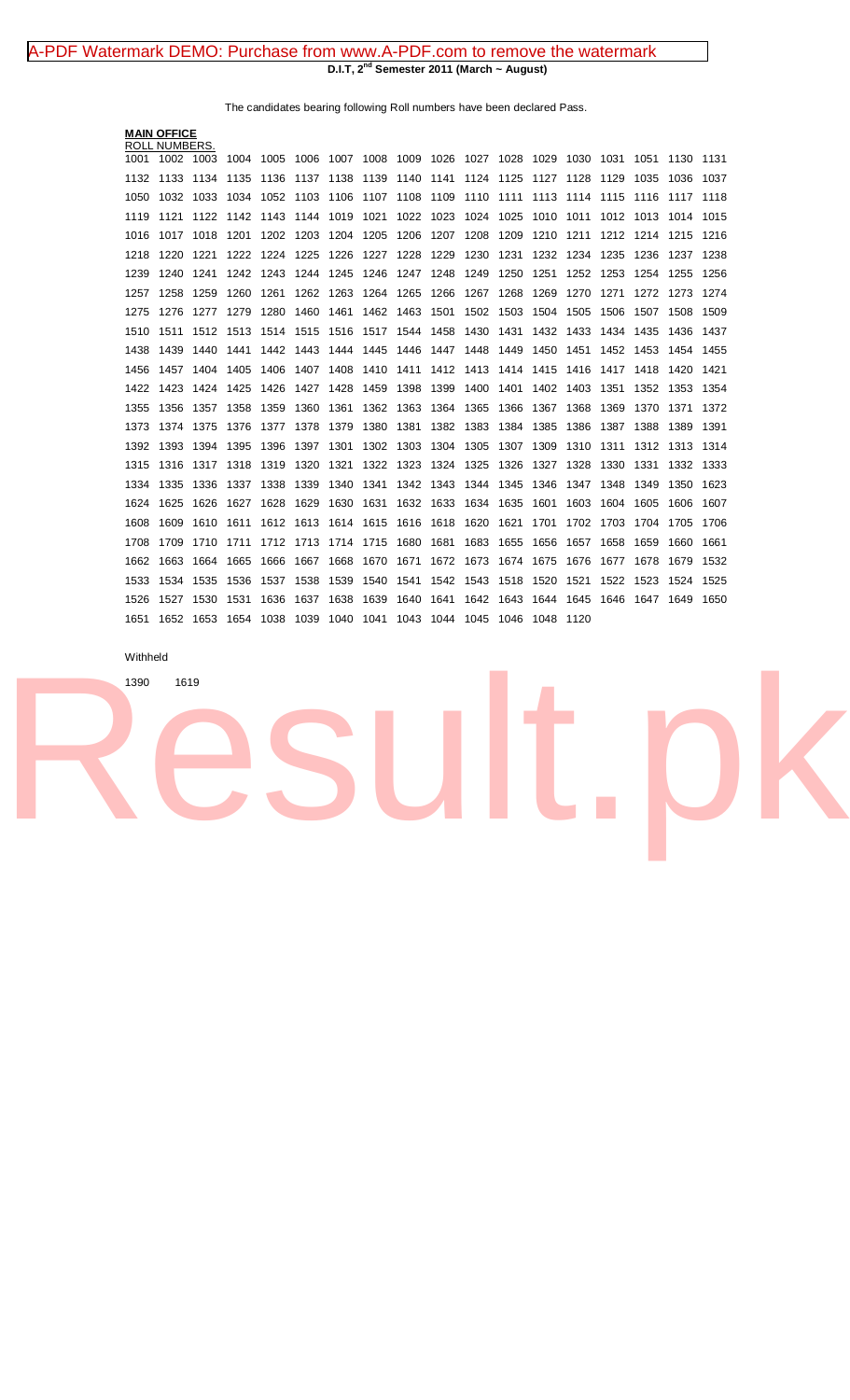| 7001         | 7002         | 7008         | 7009         | 7010         | 7011         | 7012         | 7013         | 7014         | 7015         |  |
|--------------|--------------|--------------|--------------|--------------|--------------|--------------|--------------|--------------|--------------|--|
| 7016         | 7017         | 7018         | 7019         | 7020         | 7021         | 7022         | 7023         | 7024         | 7025         |  |
| 7026         | 7027         | 7028         | 7029         | 7030         | 7031         | 7032         | 7033         | 7034         | 7035         |  |
| 7036         | 7037         | 7038         | 7039         | 7040         | 7041         | 7042         | 7043         | 7044         | 7045         |  |
| 7046         | 7047         | 7048         | 7049         | 7050         | 7052         | 7053         | 7054         | 7055         | 7056         |  |
| 7057         | 7059         | 7060         | 7061         | 7062         | 7063         | 7064         | 7065         | 7066         | 7067         |  |
| 7068         | 7069         | 7070         | 7071         | 7072         | 7073         | 7074         | 7075         | 7076         | 7077         |  |
| 7078         | 7079         | 7080         | 7081         | 7082         | 7083         | 7084         | 7085         | 7086         | 7087         |  |
| 7088         | 7089         | 7090         | 7091         | 7093         | 7094         | 7095         | 7096         | 7097         | 7111         |  |
| 7098         | 7099         | 7100         | 7101         | 7103         | 7104         | 7105         | 7107         | 7108         | 7109         |  |
| 7112         | 7113         | 7114         | 7115         | 7116         | 7117         | 7118         | 7119         | 7120         | 7123         |  |
| 7124         | 7125         | 7126         | 7127         | 7128         | 7129         | 7130         | 7131         | 7132         | 7133         |  |
| 7134         | 7135         | 7136         | 7137         | 7138         | 7139         | 7140         | 7141         | 7142         | 7143         |  |
| 7144         | 7145         | 7146         | 7147         | 7148         | 7149         | 7150         | 7151         | 7152         | 7153         |  |
| 7154<br>7164 | 7155<br>7165 | 7156<br>7166 | 7157<br>7167 | 7158<br>7168 | 7159<br>7169 | 7160<br>7170 | 7161<br>7171 | 7162<br>7172 | 7163<br>7173 |  |
| 7174         | 7175         | 7176         | 7177         | 7178         | 7179         | 7180         | 7181         | 7182         | 7183         |  |
| 7184         | 7186         | 7187         | 7188         | 7189         | 7190         | 7191         | 7192         | 7193         | 7194         |  |
| 7195         | 7196         | 7197         | 7198         | 7199         | 7200         | 7201         | 7202         | 7203         | 7204         |  |
| 7205         | 7206         | 7207         | 7208         | 7209         | 7210         | 7211         | 7212         | 7213         | 7215         |  |
| 7216         | 7217         | 7218         | 7219         | 7220         | 7221         | 7223         | 7225         | 7226         | 7227         |  |
| 7228         | 7229         | 7230         | 7231         | 7232         | 7233         | 7234         | 7235         | 7236         | 7237         |  |
| 7238         | 7239         | 7240         | 7241         | 7242         | 7243         | 7244         | 7245         | 7246         | 7247         |  |
| 7248         | 7249         | 7251         | 7252         | 7253         | 7254         | 7255         | 7256         | 7257         | 7258         |  |
| 7268         | 7269         | 7270         | 7271         | 7272         | 7273         | 7274         | 7275         | 7276         | 7277         |  |
| 7278         | 7279         | 7280         | 7281         | 7282         | 7283         | 7284         | 7285         | 7286         | 7287         |  |
| 7288         | 7289         | 7290         | 7291         | 7292         | 7294         | 7295         | 7296         | 7297         | 7298         |  |
| 7299         | 7300         | 7301         | 7302         | 7303         | 7304         | 7305         | 7306         | 7307         | 7308         |  |
| 7309         | 7310         | 7311         | 7312         | 7313         | 7314         | 7315         | 7316         | 7317         | 7318         |  |
| 7319         | 7320         | 7321         | 7322         | 7323         | 7324         | 7325         | 7327         | 7328         | 7329         |  |
| 7330         | 7331         | 7332         | 7333         | 7334         | 7335         | 7336         | 7337         | 7338         | 7340         |  |
| 7341         | 7342         | 7343         | 7344         | 7375         | 7346         | 7347         | 7348         | 7349         | 7350         |  |
| 7351         | 7352         | 7353         | 7354         | 7355         | 7356         | 7357         | 7358         | 7359         | 7360         |  |
| 7361         | 7364         | 7365         | 7366         | 7367         | 7368         | 7369         | 7370         | 7371         | 7373         |  |
| 7374         | 7376         | 7377         | 7378         | 7379         | 7380         | 7381         | 7382         | 7383         | 7384         |  |
| 7387         | 7388         | 7391         | 7392         | 7393         | 7394         | 7395         | 7397         | 7398         | 7399         |  |
| 7400         | 7401         | 7402         | 7403         | 7404         | 7405         | 7406         | 7407         | 7409         | 7410         |  |
| 7411<br>7422 | 7412<br>7423 | 7413<br>7424 | 7414<br>7425 | 7415<br>7426 | 7416<br>7427 | 7418<br>7428 | 7419<br>7429 | 7420<br>7430 | 7421<br>7431 |  |
| 7432         | 7433         | 7434         | 7435         | 7437         | 7438         | 7439         | 7440         | 7442         | 7443         |  |
| 7444         | 7445         | 7446         | 7447         | 7448         | 7450         | 7451         | 7452         | 7453         | 7454         |  |
| 7455         | 7456         | 7457         | 7458         | 7459         | 7460         | 7461         | 7462         | 7463         | 7464         |  |
| 7465         | 7466         | 7467         | 7468         | 7470         | 7471         | 7472         | 7473         | 7474         | 7475         |  |
| 7476         | 7477         | 7478         | 7479         | 7482         | 7483         | 7484         | 7485         | 7486         | 7487         |  |
| 7488         | 7489         | 7490         | 7491         | 7492         | 7493         | 7494         | 7495         | 7497         | 7499         |  |
| 7500         | 7501         | 7502         | 7503         | 7504         | 7505         | 7506         | 7507         | 7508         | 7509         |  |
| 7510         | 7511         | 7513         | 7514         | 7515         | 7516         | 7517         | 7518         | 7519         | 7520         |  |
| 7521         | 7522         | 7523         | 7524         | 7525         | 7527         | 7528         | 7529         | 7530         | 7531         |  |
| 7532         | 7533         | 7534         | 7535         | 7536         | 7537         | 7538         | 7539         | 7540         | 7541         |  |
| 7542         | 7543         | 7544         | 7545         | 7546         | 7547         | 7548         | 7549         | 7550         | 7551         |  |
| 7552         | 7553         | 7554         | 7555         | 7556         | 7557         | 7558         | 7559         | 7560         | 7561         |  |
| 7562         | 7563         | 7564         | 7565         | 7566         | 7567         | 7569         | 7571         | 7572         | 7573         |  |
| 7574         | 7575         | 7576         | 7577         | 7578         | 7579         | 7580         | 7581         | 7582         | 7584         |  |
| 7585         | 7586         | 7587         | 7588         | 7589         | 7590         | 7591         | 7592         | 7593         | 7594         |  |
| 7595         | 7596         | 7597         | 7598         | 7599         | 7600         | 7601         | 7602         | 7603         | 7604         |  |
| 7605         | 7606         | 7607         | 7608         | 7609         | 7610         | 7611         | 7612         | 7613         | 7614         |  |
| 7615         | 7616         | 7617         | 7618         | 7619         | 7620         | 7621         | 7622         | 7623         | 7624         |  |
| 7625         | 7628         | 7631         | 7632         | 7634         | 7635         | 7636         | 7637         | 7638         | 7639         |  |
| 7640         | 7641         | 7642         | 7644         | 7646         | 7647         | 7650         | 7651         | 7652         | 7653         |  |
| 7655<br>7666 | 7657<br>7667 | 7658<br>7668 | 7659<br>7671 | 7660<br>7672 | 7661<br>7674 | 7662<br>7675 | 7663<br>7676 | 7664<br>7677 | 7665<br>7678 |  |
| 7679         | 7680         | 7681         | 7682         | 7683         | 7684         | 7685         | 7686         | 7688         | 7689         |  |
| 7690         | 7691         | 7692         | 7693         | 7694         | 7695         | 7696         | 7697         | 7698         | 7699         |  |
| 7700         | 7701         | 7703         | 7704         | 7705         | 7706         | 7707         | 7708         | 7709         | 7710         |  |
| 7711         | 7712         | 7713         | 7714         | 7715         | 7716         | 7717         | 7718         | 7719         | 7720         |  |
|              |              |              |              |              |              |              |              |              |              |  |

**REGIONAL OFFICE, SUKKUR**